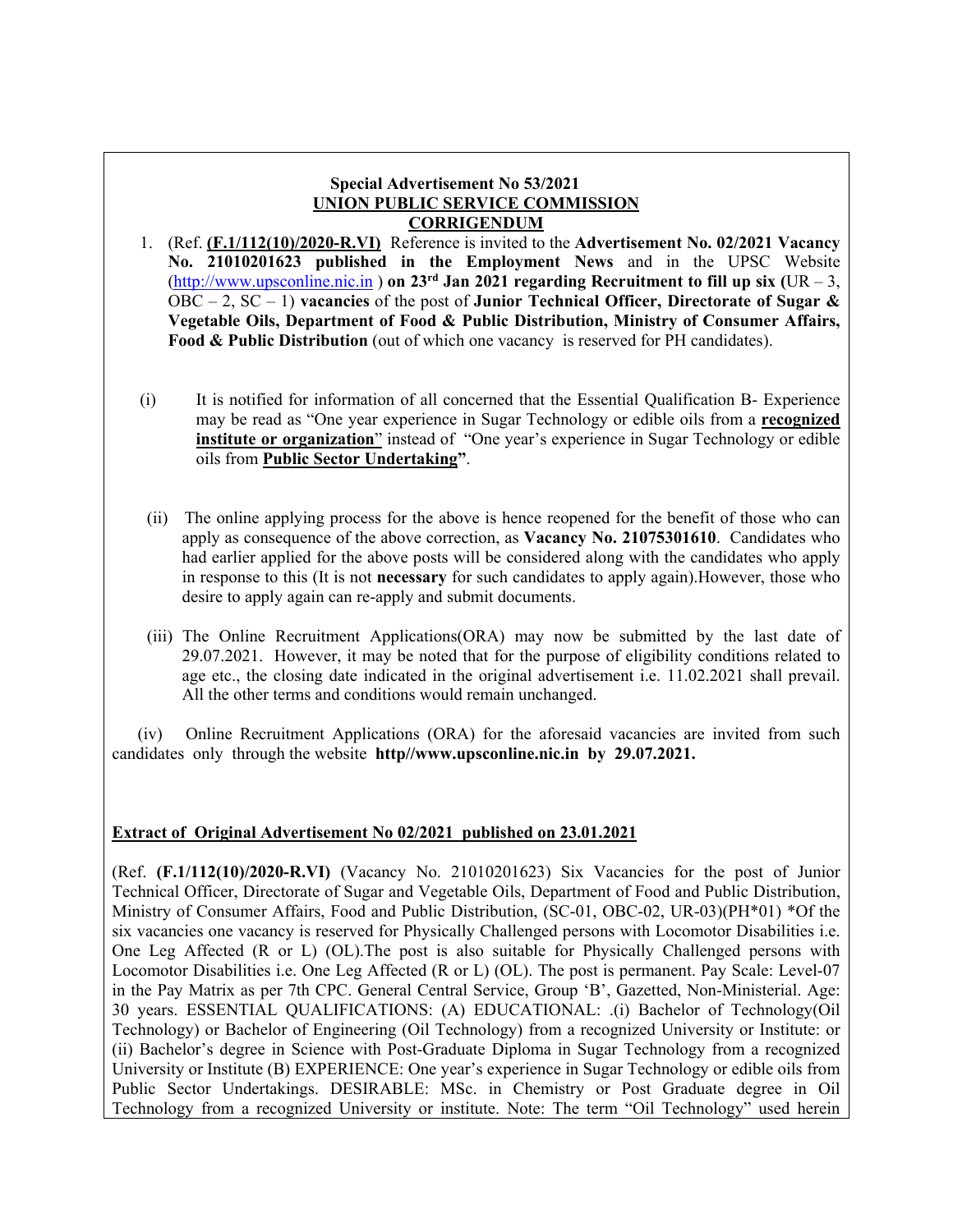relates edible oil Technology only. NOTE:1: Qualification are relaxable at the discretion of the Union Public Service Commission in case of candidates otherwise well qualified. NOTE:2: The qualifications regarding experience is relaxable at the discretion of the Union Public Service Commission in the case of candidates belonging to Schedule Castes, if at any stage of selection the UPSC is of the opinion that sufficient number of candidates from this community possessing the requisite experience are not likely to be available to fill up the vacancy reserved for them. DUTIES: (I) SUGAR- (i) Examine and process the applications received for grant of Plant Code for establishment of new sugar factories. (ii). Preparation of Policy & review notes on plant code in the Sugar Industry, (II) OIL- (i) Examination of import/export duty structure, availability and consumption of edible Oil in the country. (ii) Examination of Units for registration under vegetables Oil Products Production and availability (Regulation) Order,2011. HQ: New Delhi.

### **INSTRUCTIONS AND ADDITIONAL INFORMATION TO CANDIDATES FOR RECRUITMENT BY SELECTION**

### **1. CITIZENSHIP:**

A Candidate must be either:

- (a) a citizen of India, or
- (b) a subject of Nepal, or
- (c) a subject of Bhutan, or

(d) a Tibetan refugee who came over to India before  $1<sup>st</sup>$  January, 1962 with the intention of permanently settling in India, or

(e) a person of Indian origin who has migrated from Pakistan, Burma, Sri Lanka or East African countries of Kenya, Uganda, the United Republic of Tanzania(formerly Tanganyika and Zanzibar), Zambia, Malawi, Zaire, Ethiopia and Vietnam with the intention of permanently settling in India. Provided that a candidate belonging to categories (b), (c), (d) and (e) above shall be a person in whose favour a certificate of eligibility has been issued by the Government of India.

**NOTE** The application of a candidate in whose case a certificate of eligibility is necessary, may be considered by the Commission and, if recommended for appointment, the candidate may also be provisionally appointed subject to the necessary certificate being issued in his favour by the Government of India.

2. **AGE LIMITS**: The age limit for the post has been given in the advertisement. For certain age concessions admissible to various categories please go through the instruction regarding Concessions & Relaxations.

3. **MINIMUM ESSENTIAL QUALIFICATIONS**: All applicants must fulfill the essential requirements of the post and other conditions stipulated in the advertisement. They are advised to satisfy themselves before applying that they possess at least the essential qualifications laid down for various posts. No enquiry asking for advice as to eligibility will be entertained.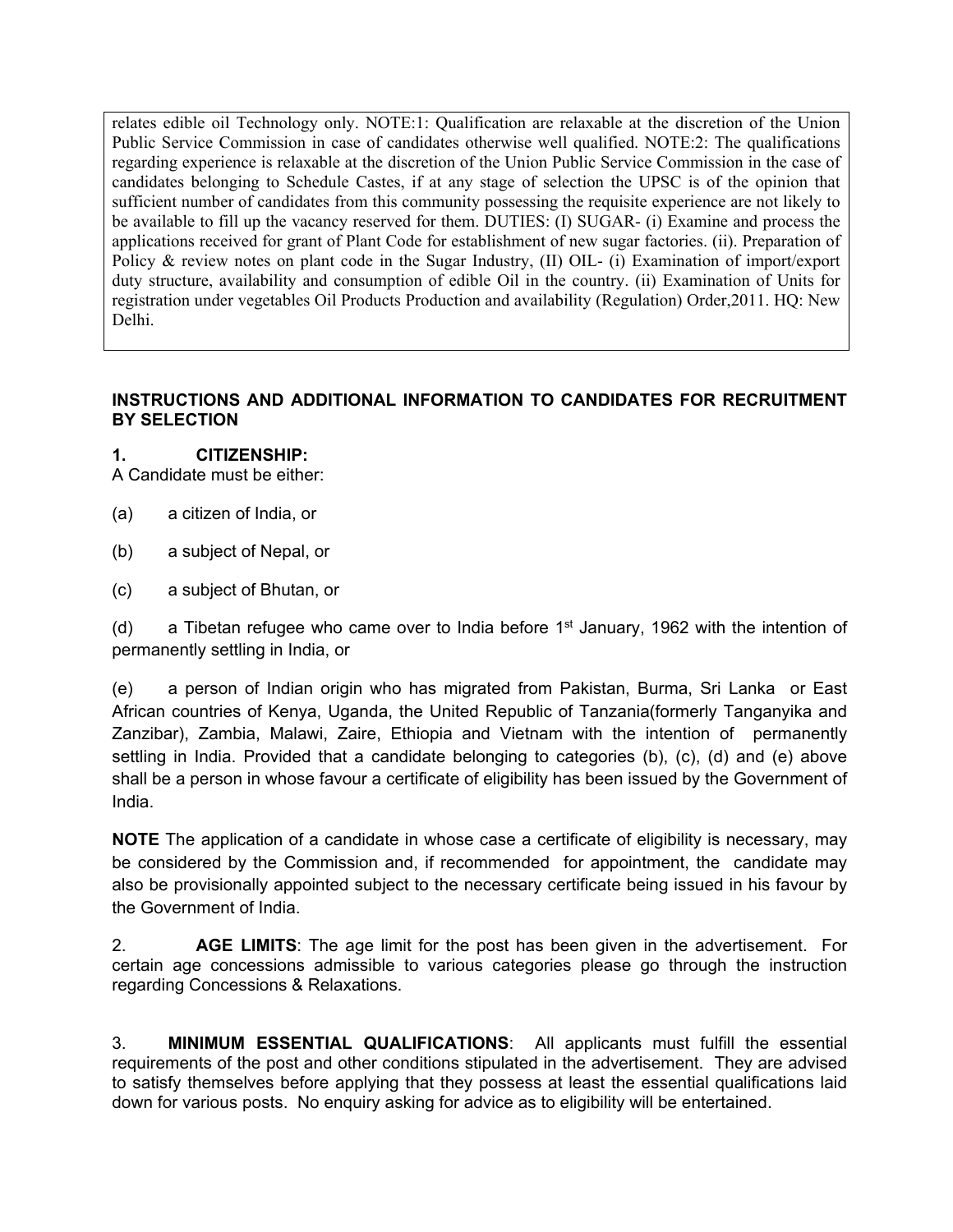**NOTE-I:** The prescribed essential qualifications are the minimum and the mere possession of the same does not entitle candidates to be called for interview.

**NOTE-II:** IN THE EVENT OF NUMBER OF APPLICATIONS BEING LARGE, COMMISSION WILL ADOPT SHORT LISTING CRITERIA TO RESTRICT THE NUMBER OF CANDIDATES TO BE CALLED FOR INTERVIEW TO A REASONABLE NUMBER BY ANY OR MORE OF THE FOLLOWING METHODS:

(a) "On the basis of Desirable Qualification (DQ) or any one or all of the DQs if more than one DQ is prescribed".

(b) On the basis of higher educational qualifications than the minimum prescribed in the advertisement.

(c) On the basis of higher experience in the relevant field than the minimum prescribed in the advertisement.

(d) By counting experience before or after the acquisition of essential qualifications.

(e) By invoking experience even in cases where there is no experience mentioned either as Essential Qualification (EQ) or as Desirable Qualification (DQ).

(f) By holding a Recruitment Test.

### **THE CANDIDATE SHOULD, THEREFORE, MENTION ALL HIS/HER QUALIFICATIONS AND EXPERIENCE IN THE RELEVANT FIELD OVER AND ABOVE THE MINIMUM QUALIFICATIONS.**

### **NOTE-III:-**

#### **IMPORTANT**

- (i) The category-wise minimum level of suitability in interviews, irrespective of whether the selection is made only by interview or by Recruitment Test followed by interview, will be UR/EWS-50 marks, OBC-45 marks, SC/ST/PwBD-40 marks, out of the total marks of interview being 100.
- (ii) In cases where selection is made by Recruitment Test (RT) followed by interview, the candidate will have to achieve minimum level of suitability in their respective category at Interview stage.

### **4. APPLICATION FEE**:

(a) Candidates are required to pay a fee of Rs. 25/- (Rupees Twenty five) only either by remitting the money in any branch of the SBI by cash or by using net banking facility of the SBI or by using visa/master credit/debit card.

(b) No fee for SC/ST/PwBD/Women candidates of any community. No "fee exemption" is available to Gen/OBC/EWS male candidates and they are required to pay the full prescribed fee.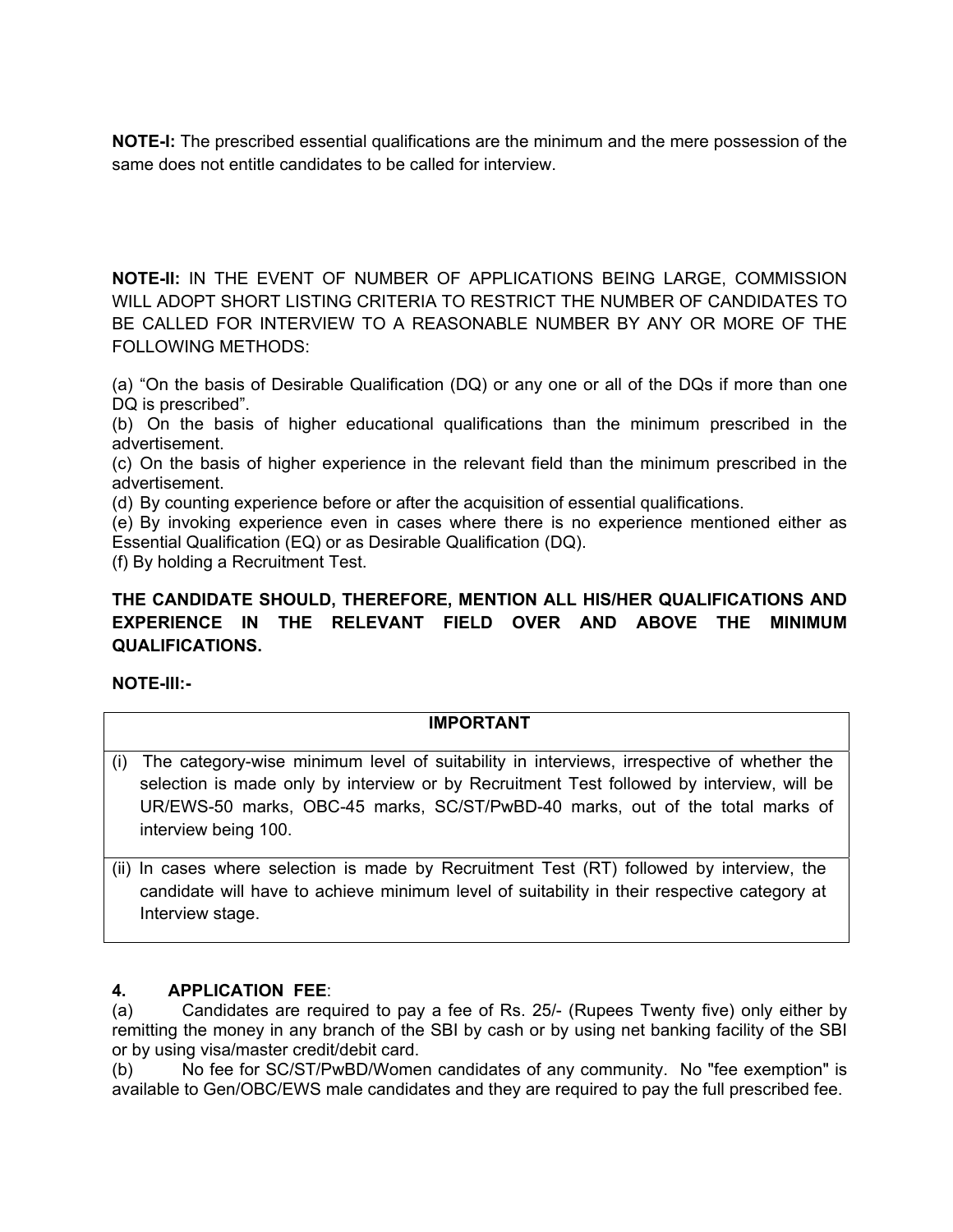(c) Applications without the prescribed fee would not be considered and summarily rejected. No representation against such rejection would be entertained.

(d) **Fee once paid shall not be refunded under any circumstance nor can the fee be held in reserve for any other examination or selection.**

# **5. CONCESSIONS & RELAXATIONS**:

(a) **The upper age limit in case of Ex-Servicemen and Commissioned Officers including ECOs/SSCOs** shall be relaxed by five years subject to the condition that on the closing date for receipt of applications the continuous service rendered in the Armed Forces by an Ex-Serviceman is not less than six months after attestation. This relaxation is also available to ECOs/SSCOs who have completed their initial period of assignment of five years of Military Service and whose assignment has been extended beyond five years as on closing date and in whose case the Ministry of Defence issues certificates that they will be released within 3 months on selection from the date of receipt of offer of appointment. Candidates claiming age relaxation under this para would be required to produce a certificate in the prescribed proforma to the Commission.

**NOTE:** Ex Servicemen who have already secured regular employment under the Central Government. in a Civil Post are permitted the benefit of age relaxation as admissible for Ex-Servicemen for securing another employment in any higher post or service under the Central Government. However, such candidates will not be eligible for the benefit of reservation, if any for Ex-Servicemen in Central Government. jobs.

(b) **In order to qualify for the concession under (a) above**, candidates concerned would be required to produce a certificate that they have been released from the Defence Forces. The certificate for Ex-Servicemen and Commissioned Officers including ECOs/SSCOs should be signed by the appropriate authorities specified below and should also specify the period of service in the Defence Forces:-

(i) In case of Commissioned Officers including ECOs/SSCOs:

Army: Directorate of Personnel Service, Army Headquarters, New Delhi.

Navy: Directorate of Personnel Services Naval Headquarters, New Delhi.

Air Force: Directorate of Personnel Services, Air Headquarters, New Delhi.

(ii) In case of JCOs/ORs and equivalent of the Navy and Air Forces:

Army: By various Regimental Record Offices.

Navy: Naval Records, Bombay

Air Force: Air Force Records, New Delhi.

### (c) **Age relaxation for Central Government employees:**

The upper age limit is relaxable for Central/U.T. Government. Servants up to 5 years as per instructions issued by the Government. of India from time to time. (This implies that Scheduled Castes/Schedules Tribes category candidates would get maximum 10 years age relaxation including 5 years age relaxation meant for their respective categories. Similarly OBC candidates would get maximum upto 8 years including 3 years age relaxation meant for OBC category**).** This relaxation will be admissible to Government servants with 3 years continuous service in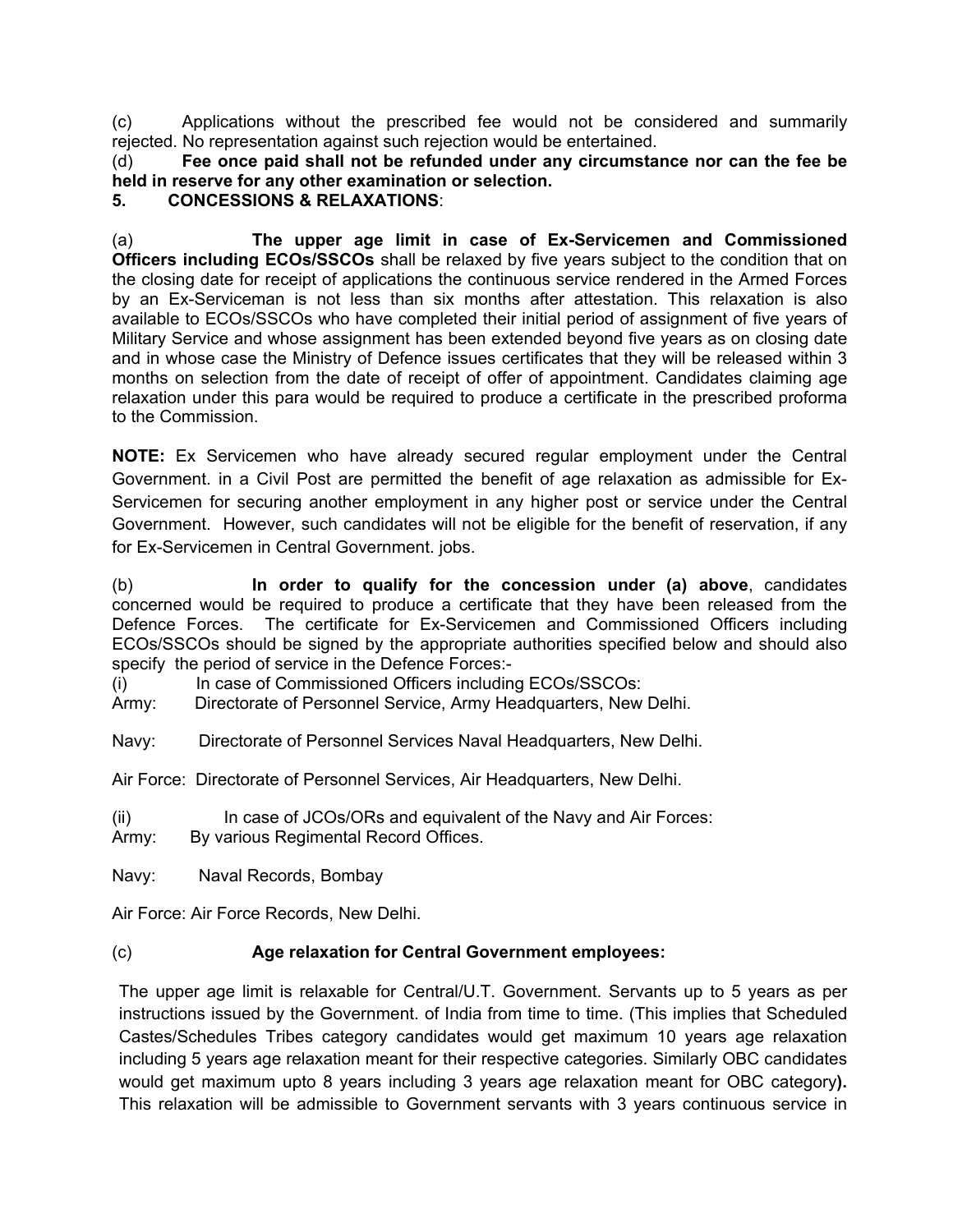Central Government and working in posts which are in the same line or allied cadre and where a relation could be established that the service already rendered in that particular post will be useful for the efficient discharge of the duties of the post to which recruitment is being made. Decision in this regard will rest with the Commission. A candidate claiming to belong to the category of Central Government servant and thus seeking age relaxation under this para would be required to produce a Certificate in the prescribed proforma **issued after the date of advertisement** from his/her Employer on the Office letter head to the effect that he/she is a regularly appointed Central Government Servant and not on casual/adhoc/daily wages/hourly paid/contract basis employee.

## (d) **Age relaxation to Persons with Benchmark Disabilities (PwBD):**

i) Age relaxation of 10 years (This implies that Scheduled Castes/Schedules Tribes category candidates would get maximum 15 years age relaxation including 5 years meant for their respective categories. Similarly OBC candidates would get maximum upto 13 years including 3 years age relaxation meant for OBC category**)** in upper age limit shall be allowed to persons suffering from (a) blindness or low vision, (b) hearing impairment (c) locomotor disability including cerebral palsy,Leprosy Cured, Dwarfism, Acid Attack Victims & Muscular Dystrophy, (d) Autism, intellectual disability, specific learning disabilit mental illness, (e) Multiple disabilities from amongst persons under clauses (a) to (d) in case of direct recruitment to all civil posts/services under the Central Government identified suitable to be held by persons with such disabilities, subject to the condition that maximum age of the applicant on the closing date shall not exceed 56 years. The age concession to the persons with disabilities shall be admissible irrespective of whether the post is reserved for persons with disabilities or not, provided the post is identified suitable for the relevant category of disability.

ii) Relaxation of age limit would be permissible to such persons who have a minimum of 40% disability.

iii) If a person with disability is entitled to age concession by virtue of being a Central Government employee, concession to him/her will be admissible either as a 'person with disability' or as a 'Central Government employee' whichever may be more beneficial to him/her.

iv) The above provisions will not be applicable to a post/service for which other specific provision regarding age relaxation is made by notification.

v) The definition of different categories of disabilities, for the purpose of age relaxation, will be same as given in DoP&T's OM No. 36035/3/2004-Estt(Reservation) dated 29<sup>th</sup> December 2005.

## **6. (A) HOW TO APPLY:**

i) Candidates must apply online through the website http://www.upsconline.nic.in. Applications received through any other mode would not be accepted and summarily rejected.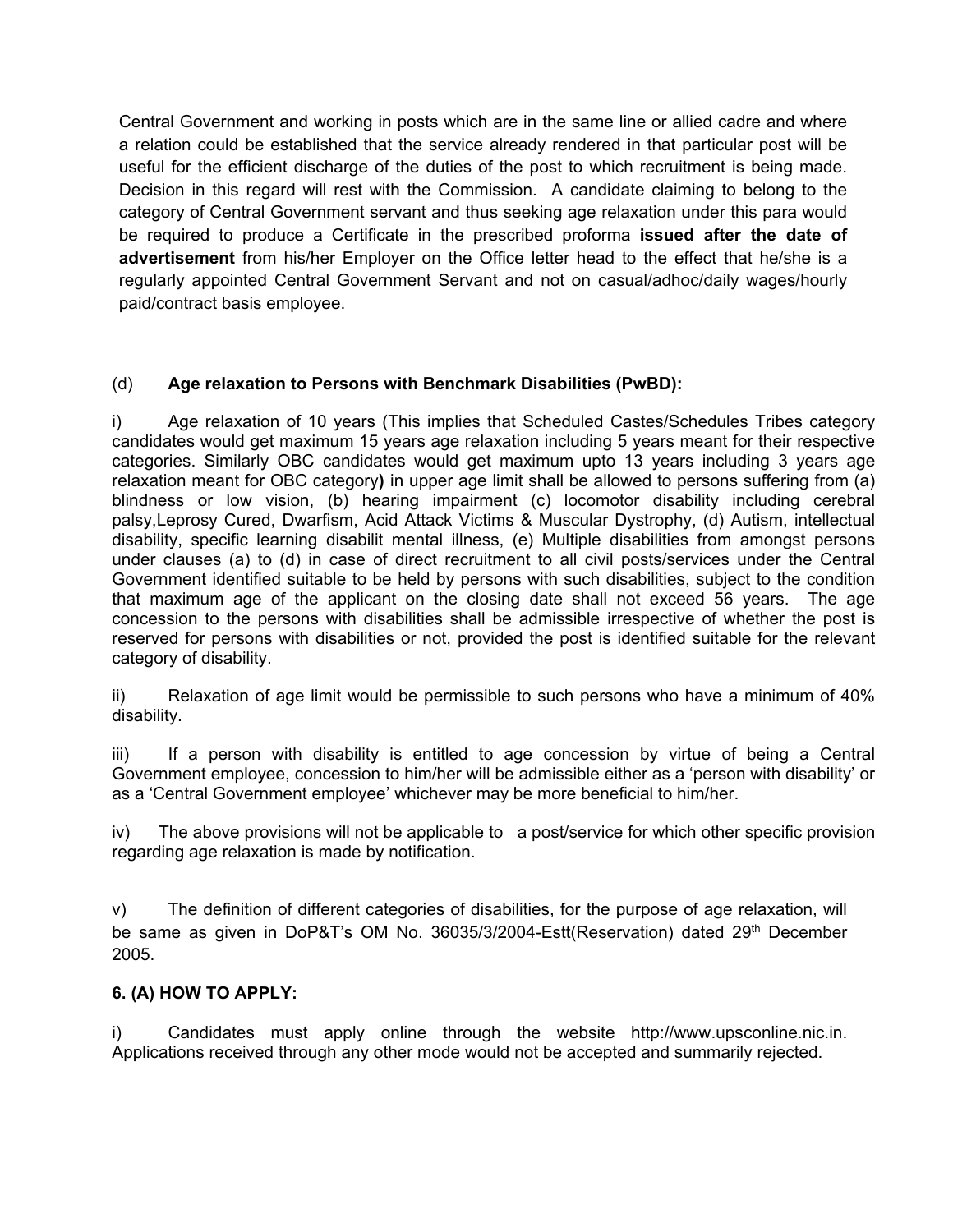ii) Candidates must upload the documents/certificates in support of all the claims made by them in the application like, Date of Birth, Experience (preferably in prescribed format), Desirable Qualification(s) etc. or any other information, separately against each claim in pdf file in such a way that the file size does not exceed 1 MB for the respective aforesaid modules and 2 MB for the "UPLOAD OTHER DOCUMENT" module and is legible when a printout taken. For that purpose, the applicant may scan the documents/certificates in 200 dpi grey scale. Documents like Pay Slip, Resume, Appointment Letter, Relieving Letter, Un-signed Experience Certificate etc. must not be uploaded in the Document Upload Module:-

a) Matriculation/10th Standard or equivalent certificate indicating date of birth, or mark sheet of Matriculation/10th Standard or equivalent issued by Central/State Board indicating Date of Birth in support of claim of age. Where date of birth is not available in certificate/mark sheets, issued by concerned Educational Boards, School leaving certificate indicating Date of Birth (in case of Tamil Nadu& Kerala).

b) Degree/Diploma certificate as proof of educational qualification claimed. In the absence of Degree/Diploma certificate, provisional certificate along with mark sheets pertaining to all the academic years.

c) Order/ letter in respect of equivalent Educational Qualifications claimed, indicating the Authority (with number and date) under which it has been so treated, in respect of equivalent clause in Essential Qualifications, if a candidate is claiming a particular qualification as equivalent qualification as per the requirement of advertisement.

d) Certificate(s) in the prescribed proforma from the Head(s) of Organization(s)/Department(s) for the entire experience claimed, clearly mentioning the duration of employment (date, month & year) indicating the basic pay and consolidated pay. The certificate(s) should also mention the nature of duties performed/experience obtained in the post(s) with duration(s). Experience Certificate should be issued in prescribed format relevant to the post. Experience certificate not in prescribed proforma but containing all the details as mentioned above would be considered on merits by the Commission.

e) Caste certificate by candidate seeking reservation as SC/ ST/ OBC, in the prescribed proforma from the competent authority indicating clearly the candidate's Caste, the Act/ Order under which the Caste is recognized as SC/ ST/ OBC and the village/ town the candidate is ordinarily a resident of.

f) A declaration in the prescribed format by candidate seeking reservation as OBC, that he/she does not belong to the creamy layer on the crucial date, in addition to the community certificate (OBC). Unless specified otherwise, the prescribed closing date for receipt of Online Recruitment Application for the post is to be treated as crucial date.

g) Persons with Benchmark Disabilities (PwBD) certificate in prescribed proforma issued by the competent authority by Persons with Benchmark Disabilities (PwBD) eligible for appointment to the post on the basis of prescribed standards of Medical Fitness. The Competent Authority to issue Persons with Benchmark Disabilities (PwBD) certificate shall be a Medical Board duly constituted by the Central or a State Government. The Central/ State Government may constitute Medical Board(s) consisting of at least three members out of which at least one shall be a specialist in the particular field for assessing Locomotor/ Cerebral / Visual / Hearing disability, as the case may be.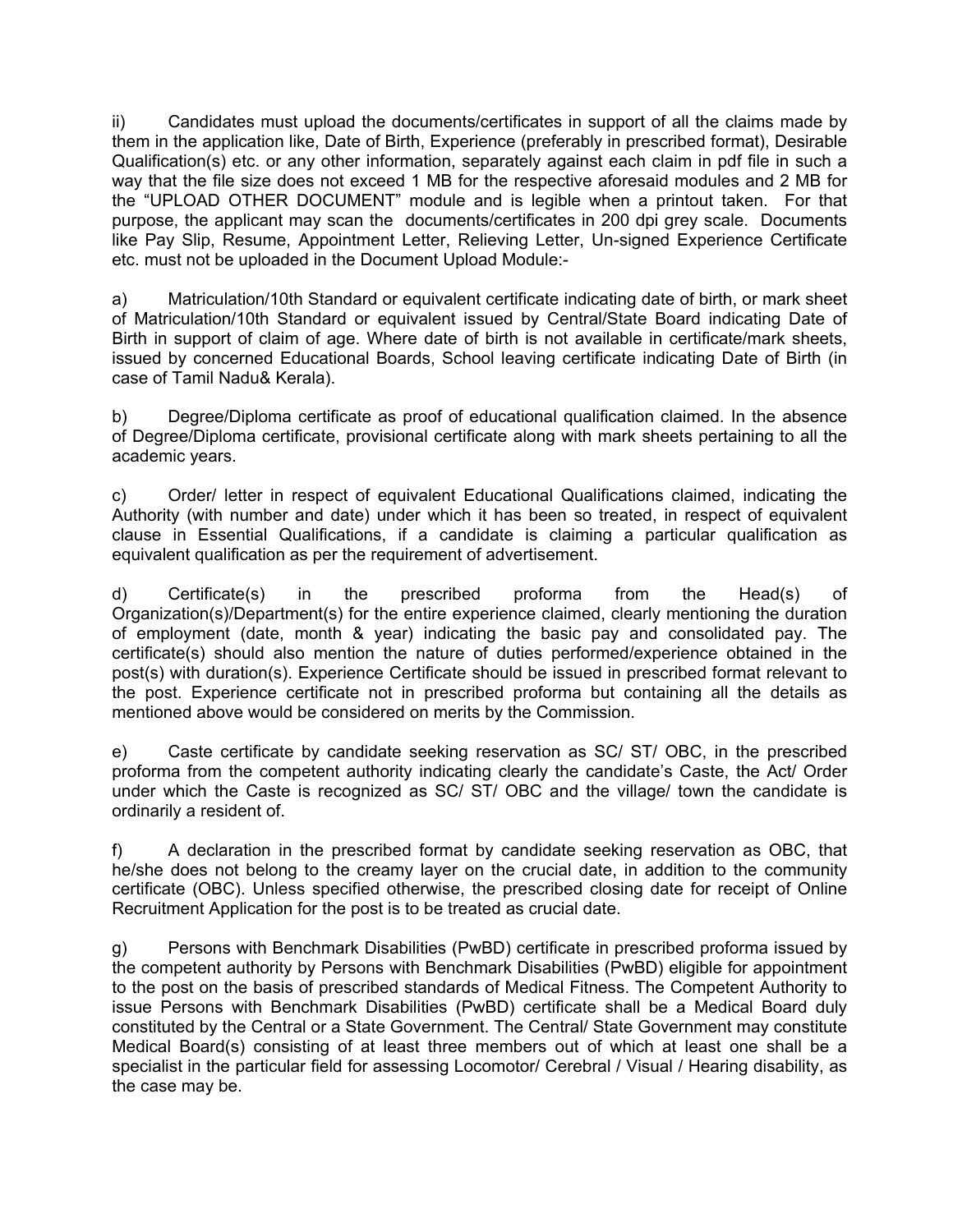h) Documentary support for any other claim(s) made.

**Note:** If any document/ certificate furnished is in a language other than Hindi or English, a transcript of the same duly attested by a Gazetted officer or notary is to be uploaded.

iii) **IMPORTANT :** CANDIDATES ARE ADVISED TO FILL THEIR CORRECT AND ACTIVE E-MAIL ADDRESSES IN THE ONLINE APPLICATION AS ALL CORRESPONDENCE WILL BE MADE BY THE COMMSSION THROUGH E-MAIL ONLY. INTERVIEW SCHEDULE AND REQUIREMENTS WITH REGARD TO COPIES OF CERTIFCATES TO BE SUBMITTED IN RESPECT OF CLAIMS MADE IN THE ONLINE APPLICATION WILL BE E-MAILED IN DUE COURSE TO THE CANDIDATES IN THEIR REGISTERED E-MAIL ID AND WILL ALSO BE POSTED ON THE WEBSITE OF THE COMMISSION.

iv) Candidates who wish to apply for more than one post should apply separately for each post and pay the fee for each post in the prescribed manner.

v) After submitting the Online Recruitment Application (ORA), the candidates are required to take out a print out of the finally submitted Online Recruitment Application.

**vi) Candidates are not required to submit to the Commission either by post or by hand the printouts of their online applications or any other document. They will be required to bring along with them the printouts of their online applications and the documents mentioned in para 7 below if called for interview.** 

vii) The applicants are advised to submit only single Online Recruitment Application for each post; however, if somehow, if he/she submits multiple Online Recruitment Applications for one post, then he/she must ensure that Online Recruitment Application with the higher "Application Number" is complete in all respects including fee. The applicants, who submit multiple Online Recruitment Applications, should note that only the Online Recruitment Application with higher "Application Number" shall be entertained by the Commission and fee paid against one "Application Number" shall not be adjusted against any other "Application Number".

viii) The candidates are advised to submit the Online Recruitment Application well in advance without waiting for the closing date.

**6 (B) Candidates shortlisted for interview on the basis of the information provided in the online applications submitted by them will be required to send self attested copies of documents/relevant certificates in support of the claims made in the application as and when demanded by the Commission. "WARNING":** 

**CANDIDATES WILL BE SHORT-LISTED FOR INTERVIEW ONLY ON THE BASIS OF THE INFORMATION PROVIDED BY THEM IN THEIR ONLINE APPLICATIONS DOCUMENTS SUBMITTED IN SUPPORT OF THE CLAIM MADE IN THE ONLINE APPLICATION WILL BE EXAMINED ONLY IF THE CANDIDATE IS PRIMA FACIE ELIGIBLE TO BE SHORTLISTED ON THE BASIS OF INFORMATION REGARDING QUALIFICATIONS AND EXPERIENCE CLAIMED IN THE ONLINE APPLICATION, VARIOUS REPORTS AS PER THE**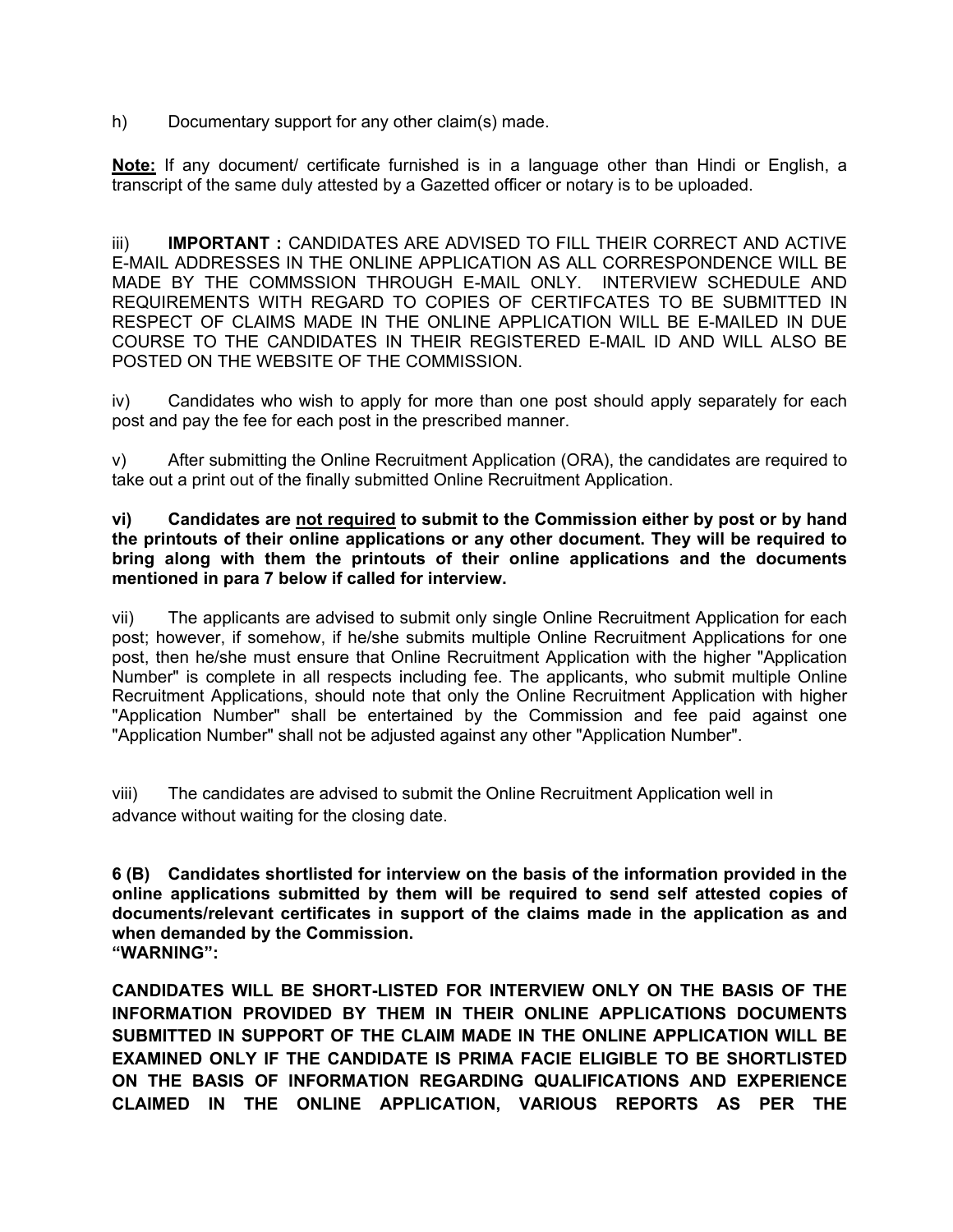**ADVERTISEMENT AND MODALITIES AND CRITERIA ADOPTED FOR SHORTLISTING. CANDIDATES MUST ENSURE THAT SUCH INFORMATION IS TRUE. IF AT ANY SUBSEQUENT STAGE OR AT THE TIME OF INTERVIEW ANY INOFRMATION GIVEN BY THEM OR ANY CLAIM MADE BY THEM IN THEIR ONLINE, APPLICATIONS IS FOUND TO BE FALSE, THEIR CANDIDATURE WILL BE LIABLE TO BE REJECTD AND THEY MAY ALSO BE DEBARRED EITHER PERMANENTLY OR FOR A SPECIFIED PERIOD BY THE :** 

- **COMMISSION FROM ANY EXAMINATION OR SELECTION HELD BY THEM.**
- **CENTRAL GOVERNMENT FROM ANY EMPLOYMENT UNDER THEM.**

# **7. DOCUMENTS/ CERTIFICATES TO BE PRODUCED AT THE TIME OF INTERVIEW.**

**The printout of the online application and the following Original Documents/ Certificates along with self attested copies and other items specified in the Summon Letter for interview are to be produced at the time of interview, failing which the candidate would not be allowed to appear in the Interview in which case such candidate will not be entitled to receive the Commission's contribution towards travelling expenses:-** 

a) Matriculation/10<sup>th</sup> Standard or equivalent certificate indicating date of birth, or mark sheet of Matriculation/10<sup>th</sup> Standard or equivalent issued by Central/State Board indicating Date of Birth in support of their claim of age. Where date of birth is not available in certificate/mark sheets, issued by concerned Educational Boards, School leaving certificate indicating Date of Birth will be considered (in case of Tamil Nadu & Kerala).

b) Degree/Diploma certificate along with marksheets pertaining to all the academic years as proof of educational qualification claimed. In the absence of Degree/Diploma certificate, provisional certificate along with mark sheets pertaining to all the academic years will be accepted.

c) Order/ letter in respect of equivalent Educational Qualifications claimed, indicating the Authority (with number and date) under which it has been so treated, in respect of equivalent clause in Essential Qualifications, if a candidate is claiming a particular qualification as equivalent qualification as per the requirement of advertisement.

d) Certificate(s) in the prescribed proforma from the Head(s) of Organization(s)/Department(s) for the entire experience claimed, clearly mentioning the duration of employment (date, month & year) indicating the basic pay and consolidated pay. The certificate(s) should also mention the nature of duties performed/experience obtained in the post(s) with duration(s). Experience Certificate should be issued in prescribed format relevant to the post. Experience certificate not in prescribed proforma but containing all the details as mentioned above would be considered on merits by the Commission.

e) Caste certificate by candidate seeking reservation as SC/ ST/ OBC, in the prescribed proforma from the competent authority indicating clearly the candidate's Caste, the Act/ Order under which the Caste is recognized as SC/ ST/ OBC and the village/ town the candidate is ordinarily a resident of.

f) A declaration in the prescribed format by candidate seeking reservation as OBC, that he/she does not belong to the creamy layer on the crucial date, in addition to the community certificate (OBC). Unless specified otherwise, the prescribed closing date for receipt of Online Recruitment Application for the post is to be treated as crucial date.

g) Persons with Benchmark Disabilities (PwBD) certificate in prescribed proforma issued by the competent authority by Persons with Benchmark Disabilities (PwBD) persons eligible for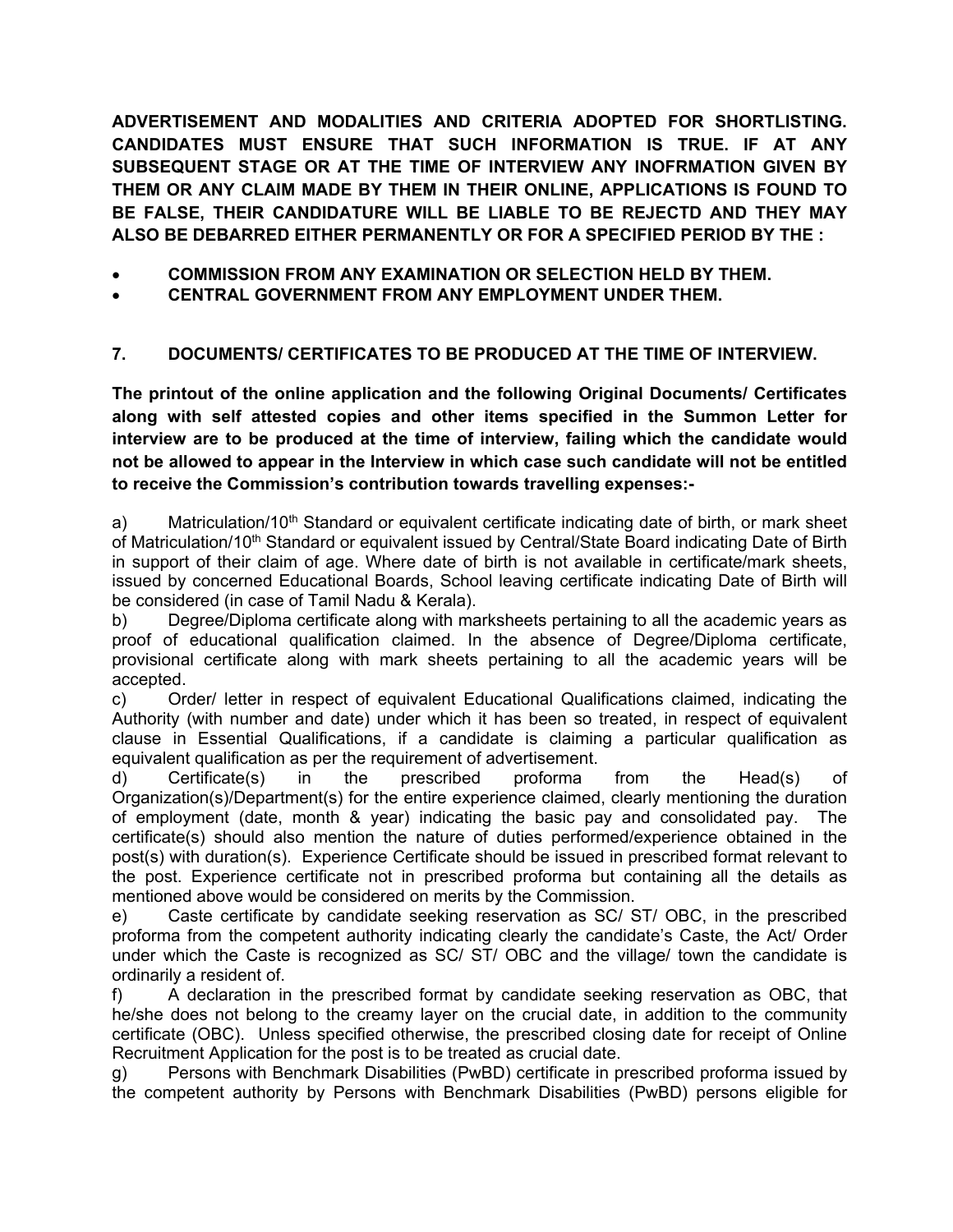appointment to the post on the basis of prescribed standards of Medical Fitness. The Competent Authority to issue Persons with Benchmark Disabilities (PwBD) certificate shall be a Medical Board duly constituted by the Central or a State Government. The Central/ State Government may constitute Medical Board(s) consisting of at least three members out of which at least one shall be a specialist in the particular field for assessing Locomotor/ Cerebral / Visual / Hearing disability, as the case may be.

**h) A candidate who claims change in name after matriculation on marriage or remarriage or divorce etc. the following documents shall be submitted:-** 

i) **In case of marriage of women** - Photocopy of Husband's passport showing names of spouses or an attested copy of marriage certificate issued by the Registrar of Marriage or an Affidavit from husband and wife along with a joint photograph duly sworn before the Oath Commissioner;

ii) **In case of re-marriage of women -** Divorce Deed/Death certificate as the case may be in respect of first spouse; and photocopy of present husband's passport showing names of spouse or an attested copy of marriage certificate issued by the Registrar of Marriage or an Affidavit from the husband and wife along with joint photograph duly sworn before the Oath Commissioner

iii) **In case of divorce of women** - Certified copy of Divorce Decree and Deed Poll/Affidavit duly sworn before the Oath Commissioner.

iv) In **other circumstances for change of name for both male and female -** Deed Poll/Affidavit duly sworn before the Oath Commissioner and paper cuttings of two leading daily newspaper in original (One daily newspaper should be of the area of applicants permanent and present address or nearby area) and Gazette Notification.

i) Certificate/ Document in respect of Age relaxation for:

i) Ex-Servicemen and Commissioned Officers including ECOs/SSCOs in prescribed proforma from competent authority.

ii) Central/UT Government Employees/Servants in prescribed proforma from competent authority issued after the date of advertisement.

iii) Persons seeking age relaxation under special provision/ order.

j) Persons already in Regular Government service, whether in permanent or temporary capacity other than casual/adhoc/daily wages/hourly paid/contract basis are however required to submit a declaration that they have informed in writing to their Head of Office/Department that they have applied for the selection.

k) Certificate(s) in respect of claim regarding Professional Registration, Language, Publications, NET, GATE, Conference, Internship.

l) Documentary support for any other claim(s) made.

**NOTE I:** Date of birth mentioned in Online Recruitment Application is final. No subsequent request for change of date of birth will be considered or granted.

**NOTE II:** *The period of experience rendered by a candidate on part time basis, daily wages, visiting/ guest faculty will not be counted while calculating the valid experience for short listing the candidates for interview.*

**NOTE III:** If any document/ certificate furnished is in a language other than Hindi or English, a transcript of the same duly attested by a Gazetted officer or notary is to be submitted.

## **8. ACTION AGAINST CANDIDATES FOUND GUILTY OF MISCONDUCT**: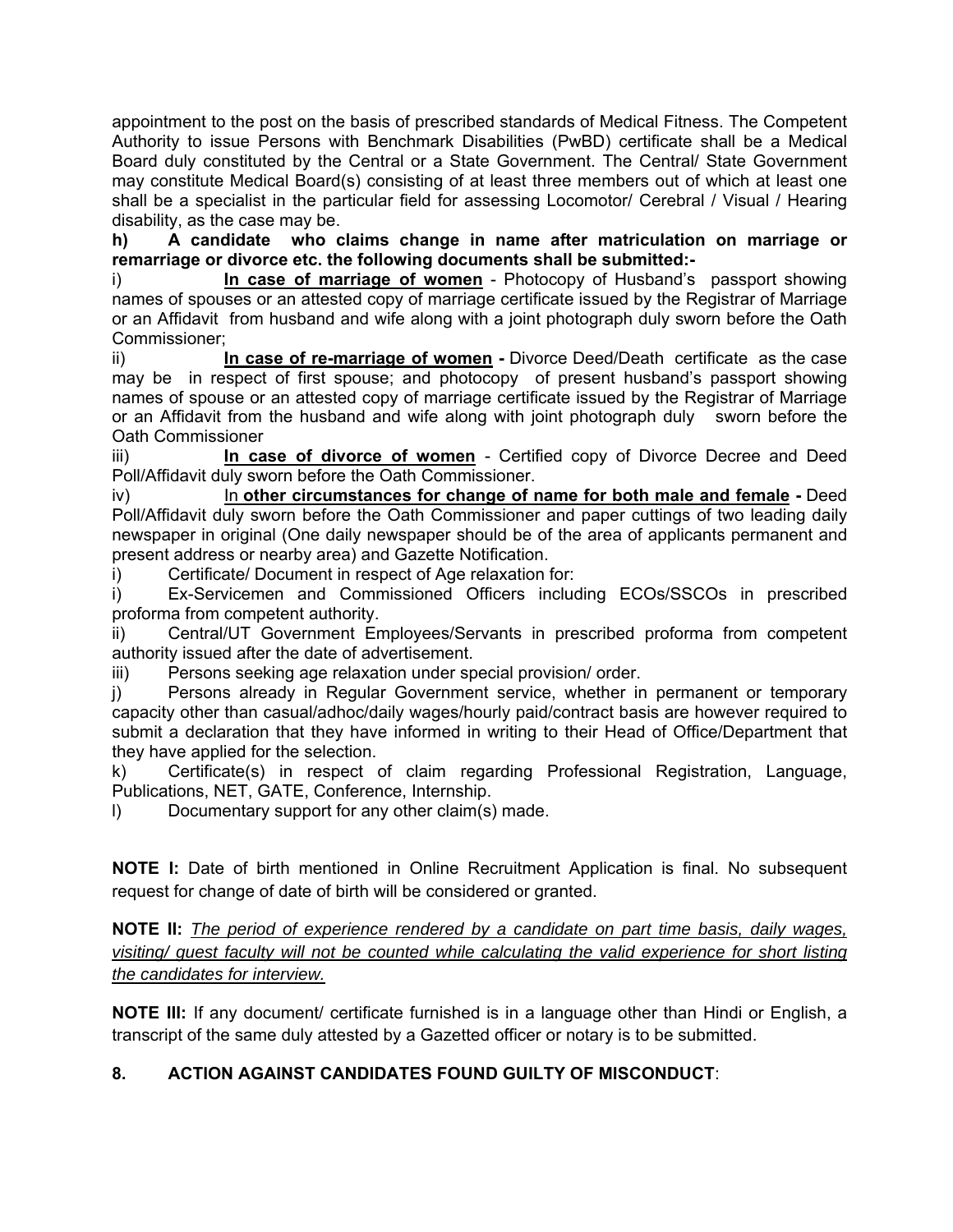Candidates are warned that they should not furnish any particulars that are false or suppress any material information in filling up the application form. Candidates are also warned that they should in no case correct or alter or otherwise tamper with any entry in a document or its attested/certified copy submitted by them nor should they submit a tampered/fabricated document. If there is any inaccuracy or any discrepancy between two or more such documents or their attested/certified copies, an explanation regarding this discrepancy should be submitted.

A candidate who is or has been declared by the Commission to be guilty of:

a) obtaining support of his/her candidature by any means, or

b) impersonating, or

c) procuring impersonation by any person , or

d) submitting fabricated documents or documents which have been tampered with, or

e) making statements which are incorrect or false or suppressing material information, or

f) resorting to any other irregular or improper means in connection with his/her candidature for the selection, or

g) using unfair means during the test, or

h) writing irrelevant matter including obscene language or pornographic matter, in the script(s) , or

i) misbehaving in any other manner in the examination hall, or

j) harassing or doing bodily harm to the staff employed by the Commission for the conduct of their test, or

k) bringing mobile phone/Communication device in the examination Hall/Interview room.

l) attempting to commit or, as the case may be, abetting the Commission of all or any of the acts specified in the foregoing clauses may, in addition to rendering himself/herself liable to criminal prosecution, be liable:

i) to be disqualified by the Commission from selection for which he/she is a candidate, and/or

ii) to be debarred either permanently or for a specified period:-

by the Commission from any examination or selection held by them

by the Central Government from any employment under them, and

iii) if he/she is already in service under Government to disciplinary action under the appropriate rules.

## **9. OTHER INFORMATION/INSTRUCTIONS:**

a) All candidates whether in Government service or in Government owned industrial or other similar organizations or in private employment should submit their applications online directly to the Commission. Persons already in Regular Government service, whether in permanent or temporary capacity other than casual/adhoc/daily wages/hourly paid/contract basis are however required to submit a declaration that they have informed in writing to their Head of Office/Department that they have applied for the selection.

b) The date for determining the eligibility of all candidates in every respect shall be the closing date for submitting the Online Recruitment Application on the website http://www.upsconline.nic.in.

c) In respect of equivalent clause in Essential Qualifications, if a candidate is claiming a particular qualification as equivalent qualification as per the requirement of advertisement, then the candidate is required to produce order/letter in this regard, indicating the Authority (with